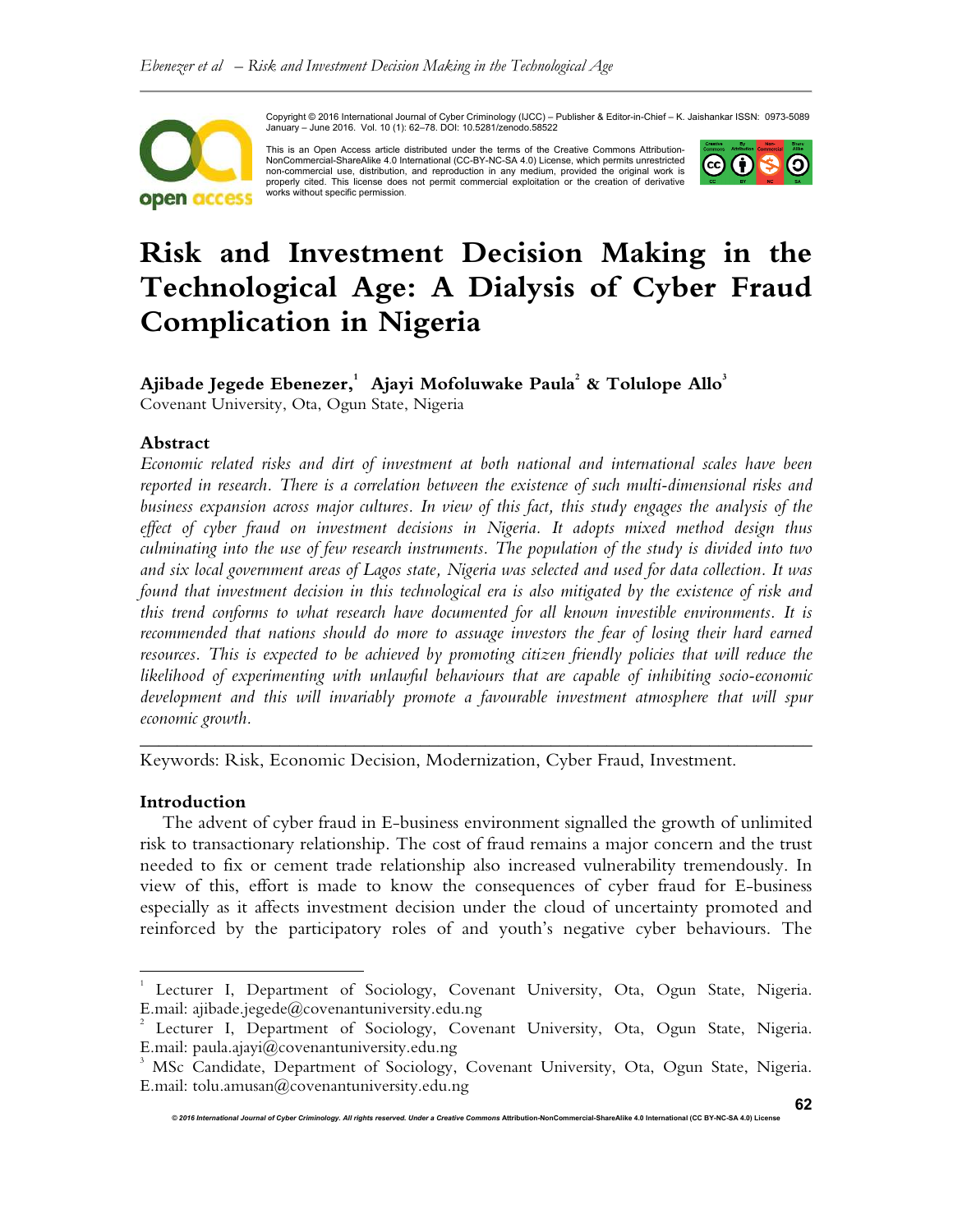

discursive aspect of the social theory explaining the attitudinal nature of investors in the cyber environment draws inspiration from the unintended consequences or side-effect closely linked to modernization. Zinn (2008, p. 1) attested that risk looms large in today's society and according to Bryden (1995, p. 57) people represent the real risk. Human greed, malice and error are the primary threat in late modernity.

Theoretically therefore, two form of risks converged in the context of cyber fraud. The first form of risk is the one confronted by the youths and mostly exemplified in the reflexive attempt by the group to resolve uncertainty or allay some economically related anxieties. The second form represents the transactionary risk mostly predatory and confronting the users of the Internet technology in their attempt at engaging relationship often laden with attendant monetary or resource implications. While the first emanated as a result of the strain induced by the society which is contextual of Merton's view, the second grew from and is often projected by the youths against the smooth relationships expected in the cyber environment. There is the interconnectivity between strain and the resultant risks in all capitalist societies. This interconnectivity creates two classes of people, the winners and the losers when explored from Beck's (1994, p. 8) assertion.

Potent reasons adduced to escapade of youths into the environment of cyber fraud include teeming unemployment, poverty and structural inhibitions strangulating the quest of the group towards making a living. The most rampaging is the level of unemployment affecting this group in the Nigeria's population. Commenting, Aregbesola (2015) lamented the state of unemployment in Nigeria and the resultant consequences for the welfare of Nigerian youths. This is in a way is promoting the experimentation with diverse non-conventional behaviours. The ensuing situation for the youths was best captured in a statement credited to one of Nigeria's past leader, chief Olusegun Obasanjo as he pointed out that, "some of them (Youths) were involved in crimes and anti-social activities such as credit card fraud, burglary, drug trafficking and even violent crimes such as armed robbery", (The Nation, 2015, p. 5). The trend of cyber fraud participation remains constant due to the fact that the propelling factors stood partially or wholesomely unattended by the implicated authorities. The existence of fraud then becomes the core determinant of either generating complications or securing favourability in making investment decisions in the technological age. The committal of resources into business is determined majorly by the relativity of security inherent in the investible environment.

With the advent of online induced risks to business, several nations of the world are confronted with dirt of investment capital and invariably, this is retarding economic growth. Consequently, this paper therefore considers the roles of the youths in the expansion or contraction of attractable investment resources in Nigeria especially as it affects online related business. However, its focus is limited to the analysis of the attitudinal predisposition of two category of respondents (mainly youths) to online investment. In part, cyber fraud activism is a modern phenomenon and it represents an improvement in the manner of doing traditional fraud activism. Hence, this paper attempts the examination of the relationship that exists between the existence of economically induced risks and the potentiality of investing in business in a perceived fraud infested environment.

#### **Theoretical Framework: Modernization Theory—Risk analysis**

The risk paradigm embedded in modernization theory explores the paradoxes and challenges of reflexive modernity. The epistemological basis of the theory finds expression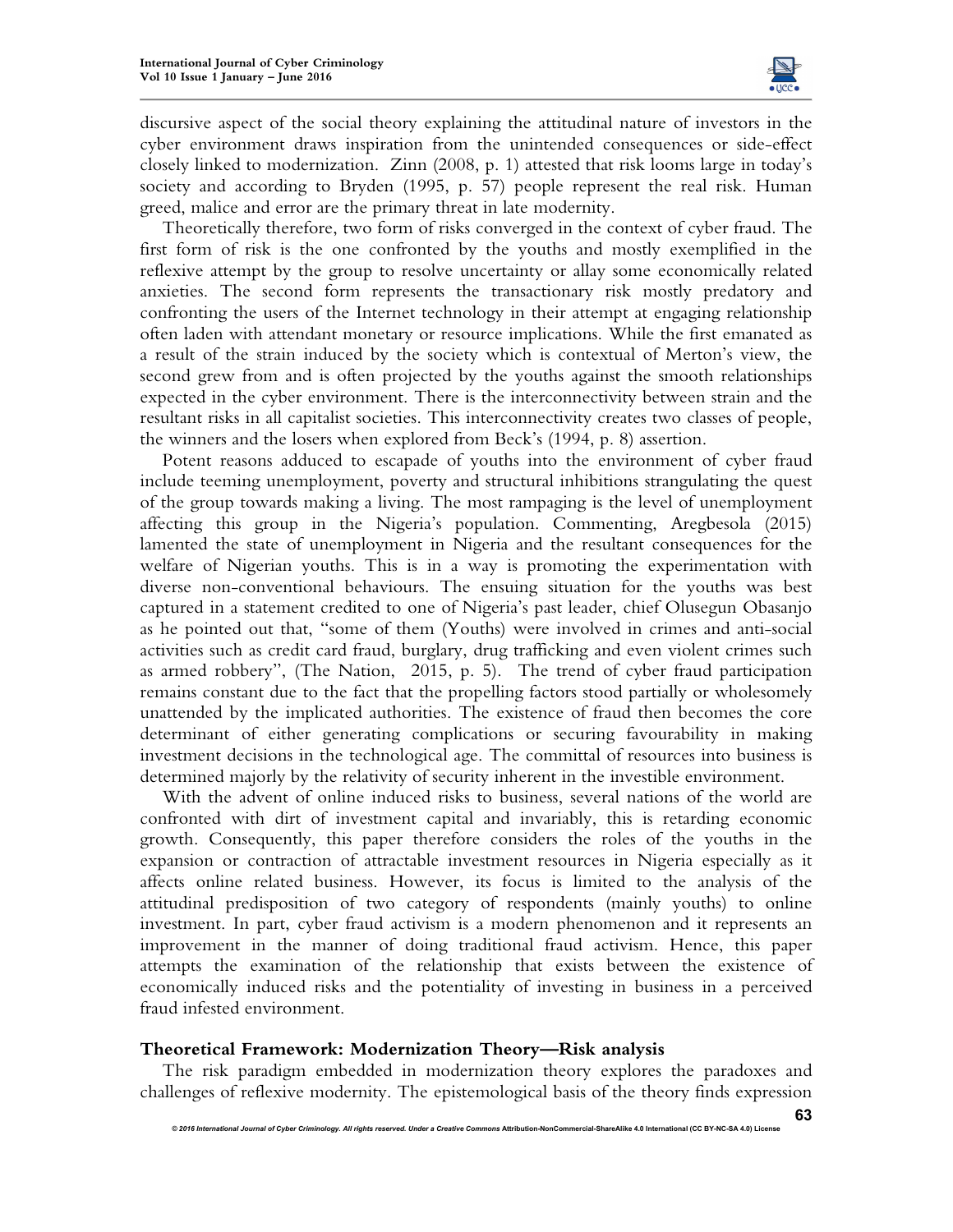in sociological criticism of scientific rationality and technological determinism. The bedrock of this strand of modernization theory investigates scientifically generated risks and technological hazards as plausible explanation to modern problems or challenges. In contrast to pre-existing forms of risk in pre-modern or traditional societies, risk theorists focus on manufactured risks, which are an effect of scientific knowledge, technocratic decisions and political power. Major proponents of this school of thought include Mary Douglas, Ulrich Beck and Anthony Giddens. They offer an alternative sociological imagination to the explanation of the dynamics of contemporary society.

The driving force in risk analysis is the attempt directed towards investment in the development of new solutions to new problems, deliberate creation or design of new institution or agency entrusted with the role of monitoring the social impact of emerging technologies and the delays in calling for new regulatory systems needed to manage new forms of risks associated with the use or manipulation of new technologies. In Beck's assertion, the optimism attendant upon scientific and technological discoveries has to be rewritten, redefined and reinvented (Beck, 1998). Contrary to the eulogistic posture and the celebration of attainable benefits of modern technologies especially in the field of wealth creation, Giddens and Beck asserts that modern society is pervaded by risk consciousness and the increased awareness of living in an environment of risk, uncertainty, contingency and insecurity nurtured by assumed transformation.

People are beginning to realize that failure to take decisive step may possibly generate catastrophic consequences since human society is continually characterized by increasing vulnerability to the unpredictable, unfamiliar and unprecedented risks manufactured by science and technology (Ekberg, 2007). The reason for this development is not farfetched simply because modern technology ushers in sporadic developments in major parts of the world but equally fails to manage risks that accompany its manipulation for human progress (Van Loon, 2000). This assertion is quite true of Internet technology which speeds up progress in the world of information but fails to address the effects of its uses both culminating in fraudulent manipulations and other anti-social uses. The tempo of global movement leaves no one in doubt that life's current possesses the tendency of sweeping one under the carpet of social relevance if one is not sufficiently decisive in planning life adventures.

The theory of the risk society therefore explains the danger and threats directed toward human identity, acute individuation leading to near defacing or demeaning of human being and the onslaught against socio-economic values and institutions required for the ordering of social relationships in the technological environment. The gradual erosion and the perpetuity of erosion of collective values, the collapse of inherited normative structures and the abrogation of social custom and tradition all contribute to increase human disillusionment in their collective approach to material realities of life. The centrality of comparison of traditional, industrial and risk society gave risk theorists the opportunity to juxtapose modern risk and earlier perspectives.

In their submission, modern risk is characterized by visible dislocation, distortions, disintegration and disorientation associated with the vicissitudes of de-traditionalization (Beck, 1992; Giddens, 1994). Having displaced the ontology of security available to common man in the traditional society in terms of collective support and certainty of provisions from the organic community, modern man is left with nothing but with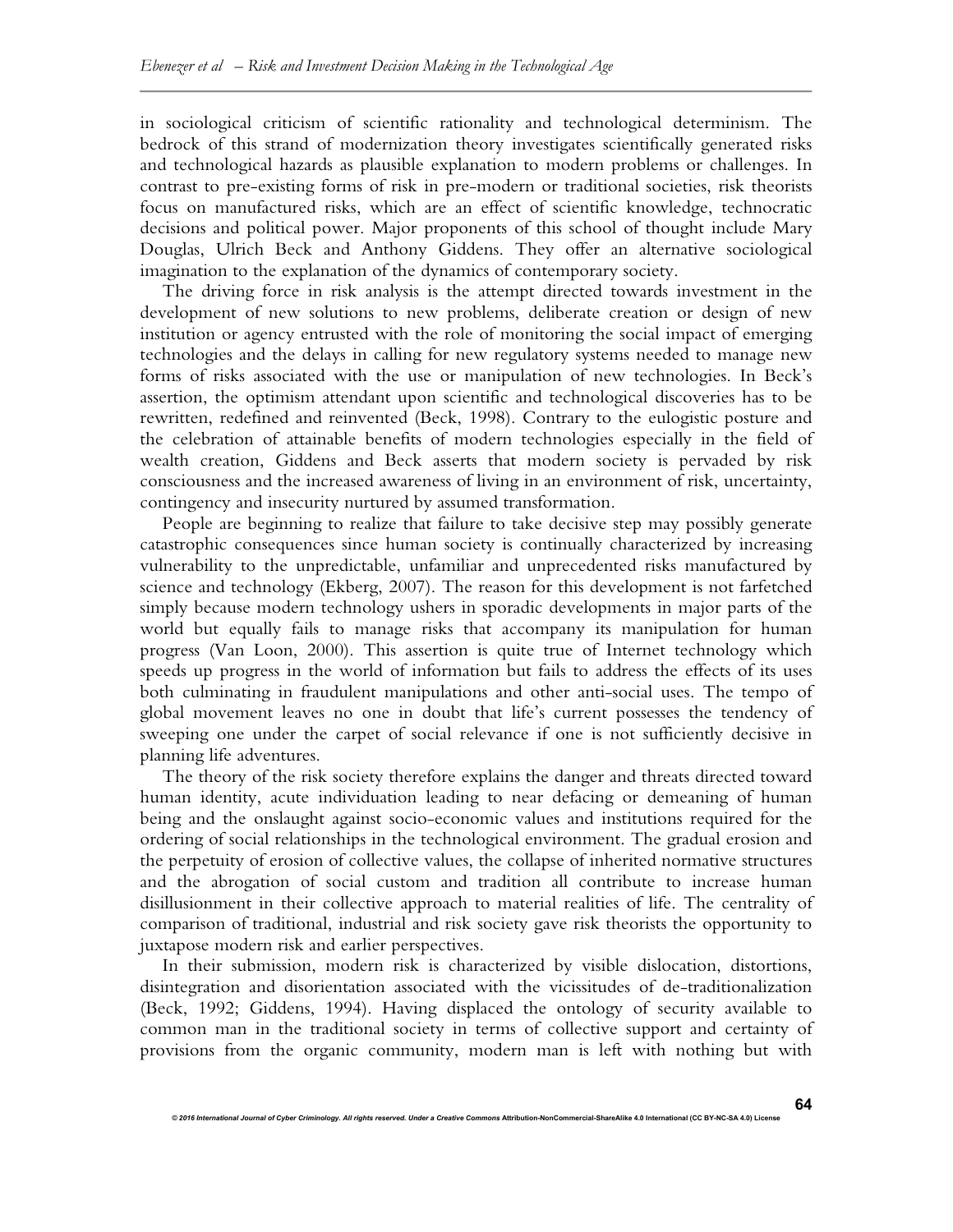

survival rationality (strategic thinking as a pre-requisite for survival) in the face of a prevailing unfriendly socio-economic arrangement in the context of modernity.

Consequently, excessive individuation as a feature of modernity in a way generates isolation, alienation, fragmentation and discontent and invariably a threat to socioeconomic security. There is a visible dislocation in diverse societies that reflects the banishment of safety and socio-economic security in traditional social structures and that is also inherent in pre-determined social identity. Society is transforming or assuming what Hiskes (1998) and Lupton (1999) describes as socially constructed risk arena. In this form of society, man is left with no other option than to make choices about self-identity (often fatalistic in approach and with grievous consequences), determine and calculate this relations with others and adopt strategies that allow them to get along in an environment seen as excruciating in relation to man's quest for survival. This in a way constitutes an affront against the accuracy needed to predict the modern techno-economic environment by the users and beneficiaries of this newly rapidly evolving structure.

Taking risk or venturing is akin to taking one's destiny in one's hand and making resolution to make it against all odds. The situation is characterized by an open field for all fights, with the ends justifying the means. The non-venturing individual loses out while risk taking men carry the day (Beck & Bec-Gernsheim, 1995). Giddens and Beck identify the shift in risk and posit that the level of perceived risk increase relatively to the level of actual risk in all human societies, a condition that arises from the uncertainty and nonpredictability of the socio-economic environment. Modern socio-economic risk, borrowing from Beck (1992), is open to social definition, construction, and daily reconstruction of the material reality of life. With regard to Internet related risks, there are increases in invisible to visible risks and then to virtual risk represented in anonymity enjoyed by cyber technology users.

There are visible shifts from physical responsibility (tangible crimes) to virtual responsibility (intangible crimes) thereby creating and heightening the level of risk in the virtual community. Business transaction within cyber space becomes a phenomenon requiring calculative caution and engaged in as an article of faith. The human approach to risk then becomes subjective and inter-subjective with continual quantification of measurable risk within the realm of reflexive judgment of risk and the ultimate supplementary of known or calculated risks with subjective perception of risk (Lash, 2000). This situation increases the climate of non-predictiveness of cyber technology uses. Modern society, from Beck's assertion, is uninsured (society) exposing a significant portion of human population to the scourge of socio-economic pain and dehumanization.

Modern society exhibits organized irresponsibility, social institutional failure and exposes a vast number of people to uncontrollable risks caused by the non-predictability of the social environment. What makes this society volatile and insecure is the fact that it fosters non-insurable risks represented in the prevalence of fraudulent activism and threat of mass poverty and squalor with visible absence of assurance noted in the diminishing social support inherent in traditional society.

In a nutshell, this study constitutes a risk perception research that involves the measurement of youth's subjective experience of 'being-at-risk' of socio-economic precipitated extinction, or the development of the fatalism of living an 'at risk' identity basically founded upon cognitive illusions with visible judgments about bearable and unbearable risks that characterize Nigeria's environment and diffused risk activism exemplified in cyber fraud and Internet mediated criminality. It finally zeroed on the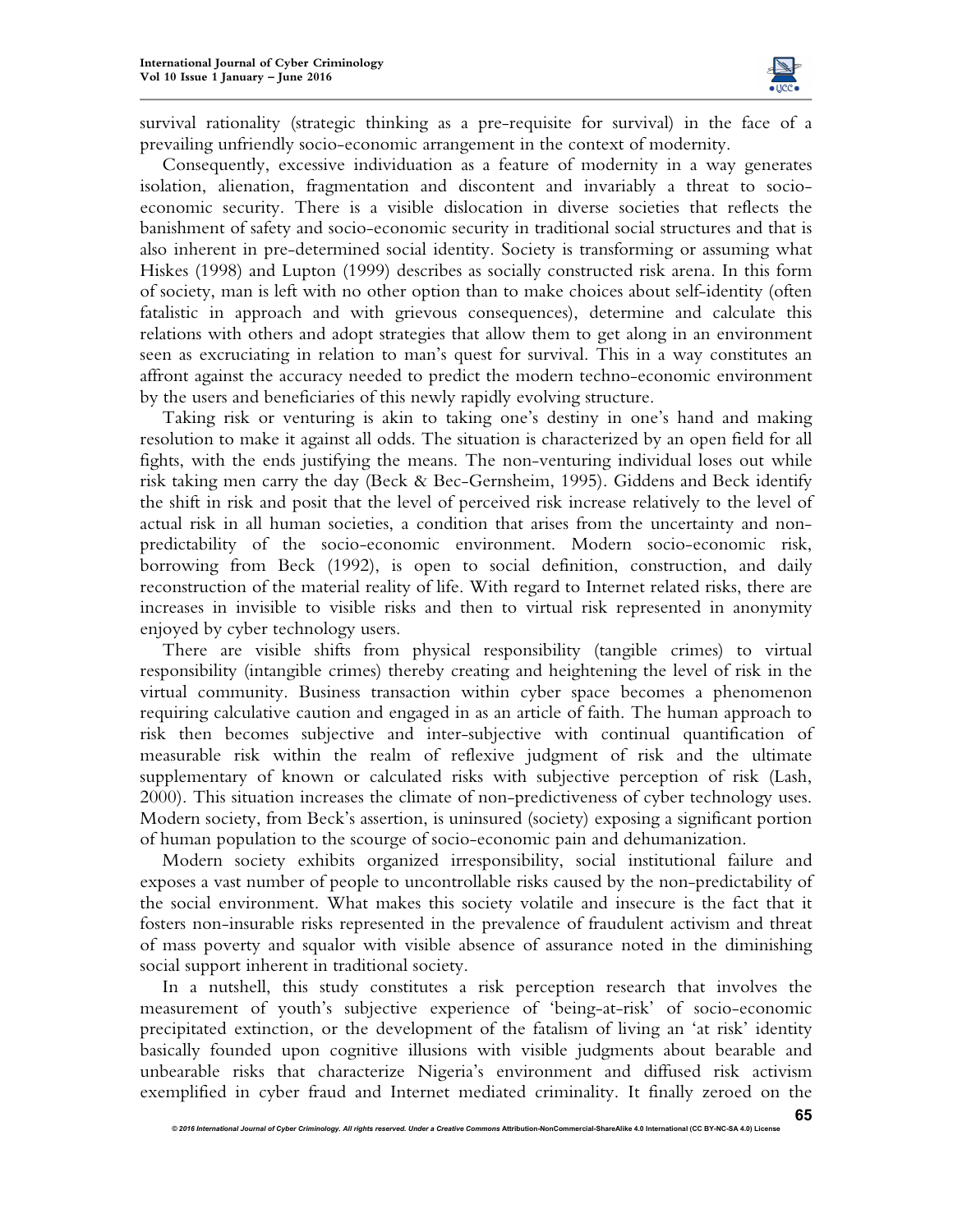decision component of potential investors with a view of calculating the consequences of modern risks for economic growth of nations.

#### **Review of Literature**

The private sector provides an estimated 90% of jobs in developing economies (IBRD/IFC, 2013). The sustainability of this sector is quite essential to the survival of nations in this category. While this is crucial, the ingenuity of investors is also important to the longevity of business operation. If business encounters loses over a period of time, it will have to close and thus putting its financiers and employees in jeopardy (Nickels, McHugh & McHugh, 1999). This explains the reason why planning is crucial to the overall success of a business concern. In the course of life, everyone develop their own style for collecting, analyzing and distributing information (Nickels, McHugh & McHugh, 1999, p. 58). This does not exclude the business planners in their evaluation of risks regarding business outcomes. This is also a function of business information seeking behaviours of investors which covers the information about the investible environment and information use behaviour of business executives to float, nurture and sustain outfits and to help determine whether to venture or not to venture in an economically mucky environment.

Decisions are crucial to business survival and for the aversion of investment failures. The actual cause of business failure is linkable to investor's failure to predict the investible environment with some level of accuracy and plan the right resources to make the business succeed, grow and thrive. Engaging business in today virtual world necessitates taking of SWOT analysis (strengths, weaknesses, opportunities and threats), for investment to be enduring. Consideration is given to both internal and external environment of business. While the internal environment of most businesses is notably peaceful, modern day experiences in the Internet environment portents both calculable and non-calculable risks plaguing the sailing of businesses in e-environment which lies in the domain of the external.

In the world of business, the Internet has been viewed as most advantageous by reason of its possession of and reduction of information asymmetries thus impacting major stakeholders in the e-business environment either positively or negatively. It is uncontestable that the virtual environment broadened the business opportunities on a global scale, but it nevertheless expanded the web of threat to many businesses cross culturally and thus eliciting fear and apathetic responses from potential investors.

#### *1. Uncertainty, Risk and Investment Decision*

The business environment consists of the economic environment (taxes and regulations), technological environment, competitive environment, social environment and global business environment. Out of the five basic environments of business, the unique concern of this paper is restricted to the implications emanating from the technological environment just as this affects the global business environment cum investment decisions. The importance of decision making is implicated in arresting uncertainty and reducing the cumulative effects of risks in the currently unfolding in the arena of e-business promotion. Risk and uncertainty are closely linked concepts and distinguishing them is not free from controversy. While uncertainty focuses on the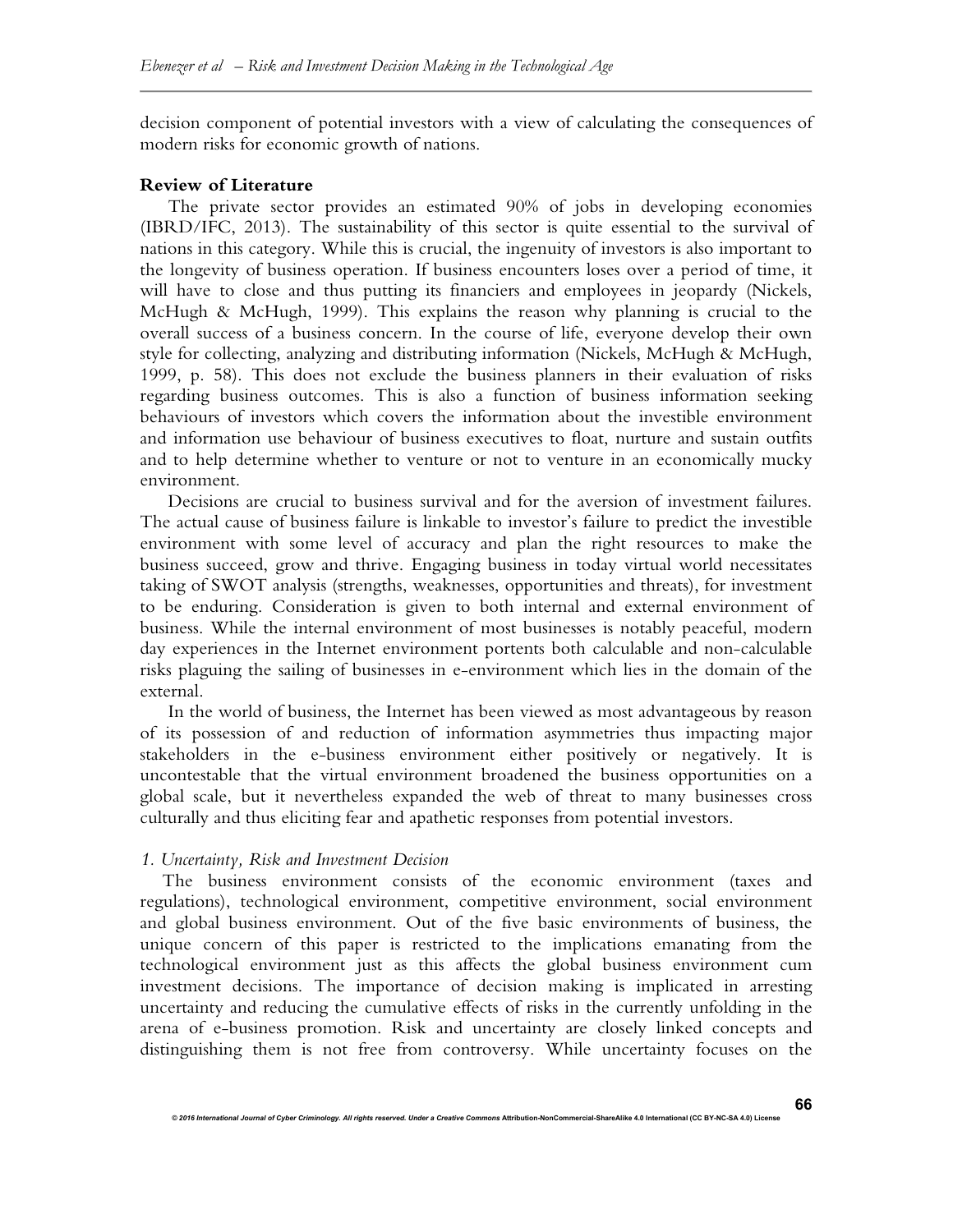

consideration of uncertain deviation, risk focuses on the detrimental or beneficial consequences of uncertain event (Rocquigny, 2012).

Investment decision owes much to the calculation of uncertainty attached to both now and future trends that are endemic in the socio-economic environment. Uncertainty exists to the degree to which we are unable to render the environment predictable (Berger & Bradac 1982), or to the degree to which we have difficulty in formulating probability judgement about various actions (Ford, Babrow & Stohl, 1996). Uncertainty is related to the inability to predict or explain (Salem & Williams, 1984) jointly cited from Kramer, 2014). In determining investment decision, one thing that is so paramount involves the appropriation of investment objectives and this is encapsulated in the investor's attitude toward risk and expected return. Investment decision is mitigated by challenges posed by socio-economic developments, such as systemic crisis, deregulation, economic instability and technological innovation. In general, it is vividly clear that investors are risk averse and will in most cases chose the investment that will give them minimal losses (fair gamble) with expected pay-off of zero (Sharpe, Alexander & Bailey, 1999). Risk in the sense of chance of loss has been the bane of human existence from time immemorial (Onyiriuba, 2008, p. 3).

Risk is a function of uncertainty, the inability to foresee the future correctly. The uncertainties we experience influence our behaviour in general and our communication in particular. Uncertainty tilts towards lack of information and this is equally related to an inability to predict some future behaviour or outcome. Babrow, Kasch and Ford (1998) argue that the possibility of uncertainty looms high in the lack of knowledge due to the complexity of regarding issues, quality and reliability of available information, the probabilities of various outcomes, on the feasibility of venturing into a realm where relatively many things are shrouded in secrecy. In essence, the virtual environment is an open-secret environment and by implication the cyber arena provides for both open and closed relationships. Accessibility to business information and opportunities globally makes the realm open while the outcome environment is infested with uncertainties bearing implications ranging from mild to grave consequences. The uncertainty is promoted by vulnerabilities often occasioned by the pervasive influence of crime. Majorly, the most endemic in the modern e-business environment is online fraud. The existence of fraud portents double edged implication for businesses and customers and thus making interactional processes embedded with risk.

Starting business involves risk. Risk is the chance an entrepreneur takes of losing time and money on a business that may not prove profitable. Investment decision is situated within the continuum existing between risk and profit. It is therefore important for entrepreneurs and business executives to strike a balance between risk and profit. This is what Dransfield (2014) classified as balancing risk and return (p. 7). It is on this basis that the ingenuity of qualitative decision making of business planners and administrators becomes sacrosanct to being relevant and alive in the business environment. The locus of risk can be linked to Applegate, Austin and Mcfarhan's,  $(2003)$  assertion that the  $21<sup>st</sup>$ century technologies are pervading and sharpening industries, markets and organizations. Just as technologies are sharpening all these sectors, business health is consistently been affected by non-directional appreciation of developments in the new order and thereby promoting dwindling return. As a result, business executives are required to secure a full grasps of the working of the Internet environment in order to forestall its unpalatable consequences.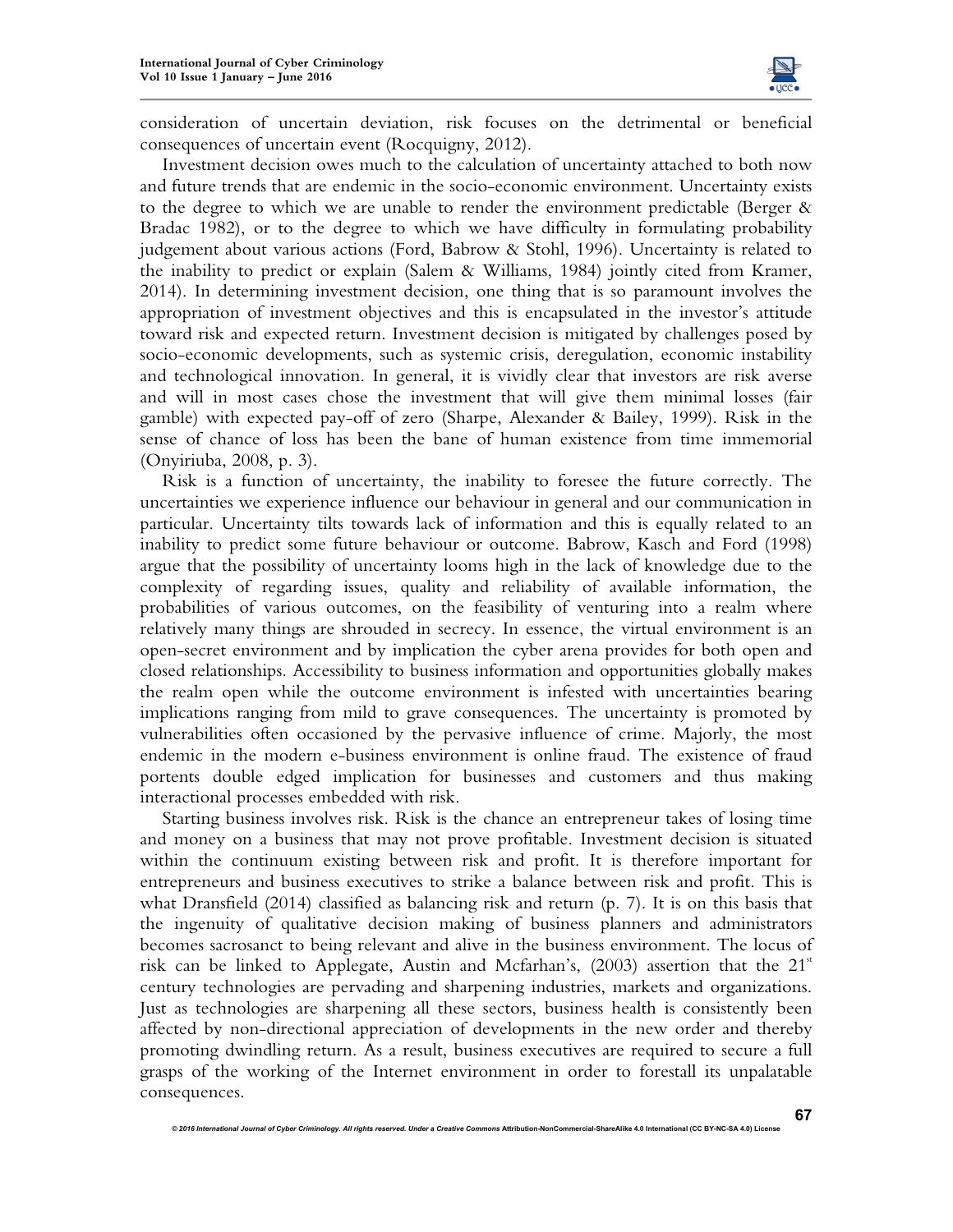In most environment affecting business, economic and financial forecasting, a long standing challenging issue is to develop an appropriate model which is able to generate accurate and reliable long term forecast (Fung, Ching & Siu, 2010). It is in the wise that business executive should not ignore the uncertainties pervading the Internet environment in their bid to making business decisions. It is vividly clear that businesses are decision making units that need to manage risk if they are to survive and prosper (Fung, Ching  $\&$ Siu, 2010, p. 6). Why must an average investor make solid decision before venturing? This is because the economic arena is an uncertain place with so many variables that are subject to fluctuation (Fung, Ching & Siu, 2010, p. 433). As technology redefines the operations of businesses and the investible opportunities in this virtual world, the choices the business executives make toward expropriating inherent opportunities in the global environment will go a long way in determining their continuity in business (Applegate, et. al., 2003).

As the Internet is enabling businesses to exploit new opportunities and built new capabilities, it nevertheless creates dilemmic situation for investments. This situation is then calling for new business models and there are considerable difficulties in describing the emerging networked business models that are revolutionizing business and society in the  $21<sup>st</sup>$  century. Two important area which deserve attention is the impact of modern IT on core business operations and the second being the impact of IT on core business strategy. In most businesses, IT development activities are inextricably linked to the strategy and IT investment decisions are made in the board room by the executives vested with the responsibilities of assuring the survival and success of business concerns. However, far beyond the board room decision making processes is the requirement for the understanding of the technicalities involved in doing today business.

#### *2. Strategizing in Modern Economic environment*

Strategy making in all form of businesses mirror the economic environment. Recent developments in the international financial market are driven largely by development in trade, capital mobility, communication technology and environment (Okororie, 2008). These developments have implications for the economic order. The implications in this regard carry both positive and negative connotations. Most factors promoting investment in the international arena include the voracious effects of globalization, financial contagion, trade liberalization, liberalization of current account, feasibility of higher returns on investment, investment flow to emerging markets, growth in commerce, universal banking etc. Nations of the world are not excluded in the engagement of strategies that are capable of promoting optimal utilization of resources on one hand and securing the best living condition for the maximum number of people on the other hand. Consequently, most nations are consistently reaching out to other nations for the purpose of benefiting from both material and technical competencies implicated in comparative advantages.

In the modern business arena, IT related technicalities are quite essential to the overall idea about floating and sustaining business organizations. The overall interest lies in the generation of economic growth. In the case of Nigeria, the strategic engagement tilts towards the attraction of foreign investment, cutting down on wasteful expenditure and corruption and developing the private sector of the economy. The successful outcome of most strategies hinge on the supportive nature of the economic environment and in Nigeria, there exist relative threat to the expected outcome. Negative socio-economic

*© 2016 International Journal of Cyber Criminology. All rights reserved. Under a Creative Commons* **Attribution-NonCommercial-ShareAlike 4.0 International (CC BY-NC-SA 4.0) License**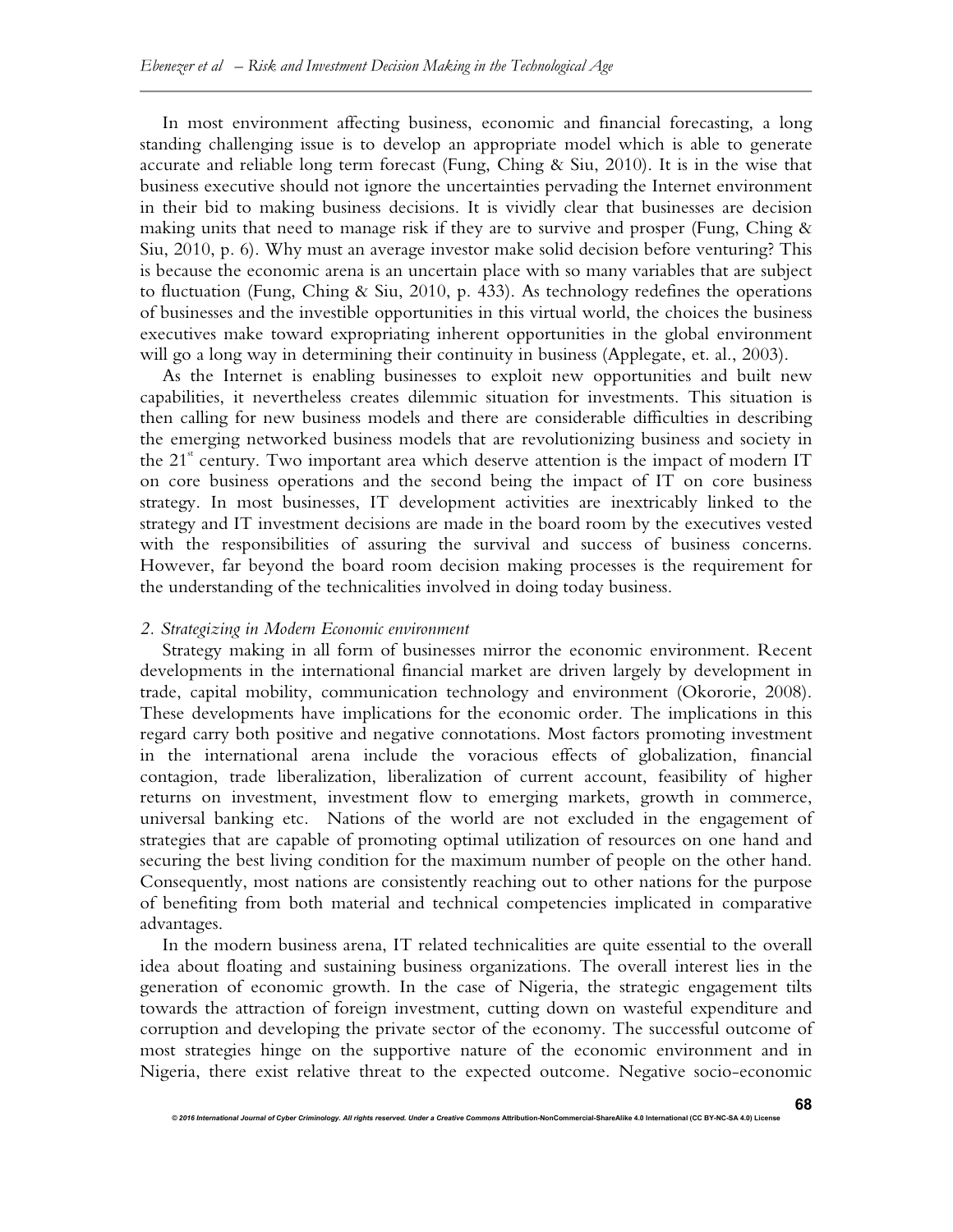

variables propelling threat include mass unemployment, official corruption, policy summersaults, moral decadence and multiplicity of crime. The existence of these negative variables makes the task of establishing, surviving, growing and making profit in businesses most difficult in this type of environment. Thus as it were, business experts must be judicious or circumspect in their efforts at formulating and sustaining investible decisions in order to avoid deliberating consequences.

In relation to entrepreneurial decision making, Gibbert (2010) asserts that extant literature is limited in its coverage of business strategies. Selective attention is concentrated in research to exploration of strategic content of business on one hand and strategic process on the other hand (Gibbert, 2010, p. 2). He further explains that most research on business strategy focus on contextual factors, decision making processes, intuitive and analytical aspect, it completely ignored specific business managerial practices that determine the origin of, and the connection to, these industries and resources positions. The conceptual development lying at the interface between strategic business process and strategic content research is at preliminary stage for most of the developing nation. When considered from another angle, most technical strategies needed to promote the expansion of business now lie within the domain of IT medium that are concertedly boosting business network on a global scale.

Making technical decisions are probably difficult for most nations such as Nigeria which are currently suffering the dirt of investible capital on one hand and relatively deficient infrastructural base required to promote business on the other hand. The limitation affecting today business becomes more pronounced when one considers business decision making in the virtual environment. As a matter of fact, if the contextual factors promoting business and the technical inputs needed to expedite business take off is at preliminary stages, one will be forced to take the position in the context of current research that the interface between the two strategic landmark so identified and their relationship with developments in the virtual business environment is not yet explored. In a crisis ridden economic environment, the business landscape is neither stable nor predictable. In the instance of non predictability of business environment therefore, investible decision is marred by the consideration for resource safety or protection which often propels investors' aversion to the committal of finance into business due to the potentiality of perceived, predictable or actual loses to business. Investors today are employing imagination in the engagement of the cyber environments on how best to minimize risks.

Risks or uncertainties make investment decision less predictable and controlling outcome also remains difficult (Hoegl, Gibbert & Marzursky, 2008; Farjoun, 2008; Moldoveanu, 2009; Gibbert, 2010). The business practice affecting the committal and non committal of capital into business and the platform upon which business investment should be adapted is quite central to our understanding of the overall practices of business magnates in this present technological driven environment. Synergizing between business decision making and the characteristic of virtuality is quite novel in literature. Looking at the unique characteristics of the virtual environment, business decision making becomes most problematic by reason of the virtuality encapsulated in anonymity, spaceless relationship and the attendant risks that are basically induceable through business venturing.

The fear of becoming or being vulnerable constitutes the setbacks in the modern ebusiness concerns. Mostly affected are the customers or at best the consumers who utilize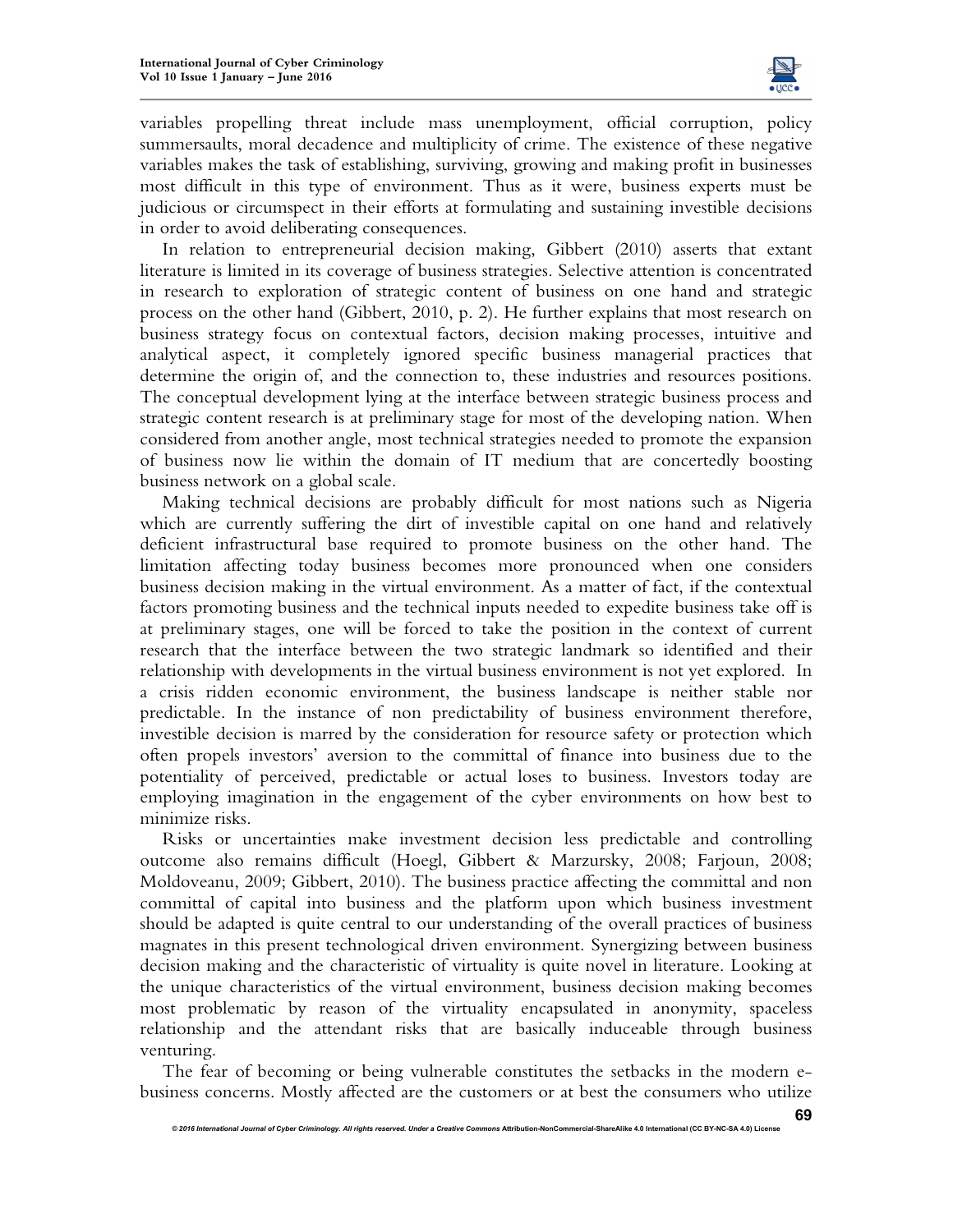business products. Successful e-business relies on customers feeling confident about using their credit and debit cards online over the Internet, through the web pages of business organizations (Elliot, 2004). Fraudulent transactions occur in a number of ways. One is the attempt at gathering credit card information details in order to use such details for personal interest. Apart from credit card fraud, businesses often suffer from identity theft, investor fraud (shareholder) and web account fraud; hence a seasoned business executive must take precautions to avert the problems associated with online fraud. There are other gamuts of electronically induced crimes which constitute affront to the smooth sail of e-business in the modern day global economic environment which are outside the purview of this paper and which are devastating in their effects to business. Future research may be apt at looking at gamut of relationship in the global trade environment that are potentially capable of promoting the much needed harmonious co-existence among stakeholders and a digression is also central to capture most negative inducers majorly located in virtual based crimes.

#### **Methodology**

The study utilized mixed method design. Survey data was collected from six Local Government Area of Lagos State, Nigeria. During the field work, two instruments were used with varying category of respondents. The first set of respondents comprise of youth deliberately selected from the general public of the study area. They were reached with the view of knowing what cyber fraud entails, its prevalence rate, causative factor and probable solution to its effect on socio-economic relationship. The second instrument targeted the youths suspected to be perpetrators of cyber fraud. The structure of the questionnaire for the latter category consist of probing questions intended to know the technicalities involved in the perpetration of cyber fraud. The consequences of cyber fraud for business investment were also elicited.

In locating the respondents for questionnaire administration, three sampling procedures were adopted. First, the entire Lagos State was delimited along political boundary lines hence the quota sampling was used to delimitate Lagos State into three senatorial districts. Second, clustering was adopted to pick six Local Government selected for the study, Lagos West being the largest of the three with ten Local Government areas was allotted four while Lagos East and Lagos Central both having five Local Government councils were given one representation each. Third, random selection was engaged to pick the six Local Government Areas that were used for the research.

In the context of qualitative methods, two qualitative designs were used and these are focus group discussion (FGD) and in-depth interview (IDI). A session of Focus Group Discussion (FGD) took place in Ikoyi prison and a total of six sessions of in-depth interviews were conducted, two with EFCC representative in both Abuja and Lagos, two fraudsters who participated in the FGD and two other respondents from the general public of the study area. One hypothesis was tested to determine the relationship between the prevalence of cyber fraud and investment decision making. Chi square was used to establish causal relationship between variables upon which the effect of cyber fraud on investment decision was deduced.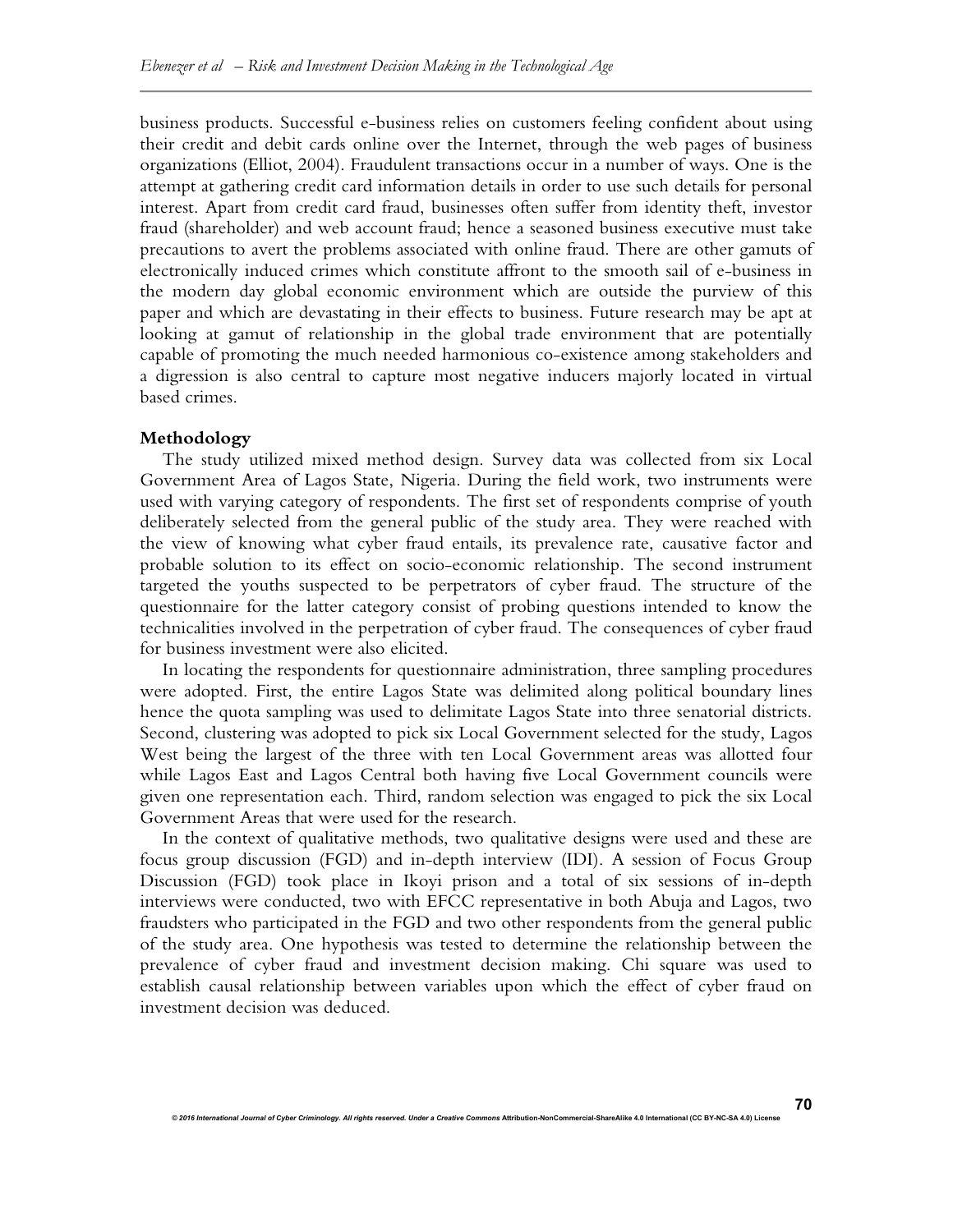

#### **Results and Discussion**

In analyzing the consequences of cyber fraud, several factors have the attributes of being counted. In part, there exist socio-psychological impact on one hand and also some other effects induceable through the economic cost of fraud on the other. However, holding these several effects of cyber fraud constant, the study restricts itself more to the capturing of the impact of on-line fraud on e-business. And in quantifying the implications of the rising rate of cyber fraud for e-business globally, attempt was made to know the feelings of the respondents if the negative activities of the on-line fraudsters have heightened the state of fear in the e-business environment and thus making it inimical to potential on-line investors to embrace Internet business dealings. In the research findings gathered, the views expressed by the two categories of respondents clearly shows that there is a substantial threat to economic interactional flow in the cyber space when examined from most happenings tied to fraud activism in the e-environment. There exist the awareness of potential danger in venturing into on-line investment arena and so also is the unwillingness of research subjects to advice others or personally embrace investment via the Internet. This is clearly depicted in table 1.

|                                                                                                                                                                      | <b>General Public</b> |           | <b>Suspected Fraudsters</b> |           |
|----------------------------------------------------------------------------------------------------------------------------------------------------------------------|-----------------------|-----------|-----------------------------|-----------|
| <b>Variables</b>                                                                                                                                                     | No. of                | Percent   | No. of                      | Percent   |
|                                                                                                                                                                      | Respondents           |           | Respondents                 |           |
|                                                                                                                                                                      | $n = 805$             |           | $n = 426$                   |           |
| existence<br>The<br>of<br>cyber fraud is capable<br>of causing fear in the                                                                                           |                       | Agree     |                             | Agree     |
| business<br>environment/It<br>i <sub>s</sub><br>becoming more risky<br>use Internet<br>$t_{\Omega}$<br>to                                                            | 715                   | 88.6(798) | 336                         | 78.0(413) |
| transact business.<br>Would you advise<br>anyone to rely on<br>Internet<br>investment<br>nowadays/would<br>you prefer investing<br>personal<br>resources<br>on-line? | 238                   | 29.5(787) | 156                         | 36.2(402) |
| business<br>Yahoo<br>involves betrayal of<br>mutual<br>trust<br>in<br>economic<br>relationship.                                                                      |                       |           | 324                         | 75.2(411) |

*© 2016 International Journal of Cyber Criminology. All rights reserved. Under a Creative Commons* **Attribution-NonCommercial-ShareAlike 4.0 International (CC BY-NC-SA 4.0) License** 

*Table 1. Consequences of Cyber Fraud on Investment Decision*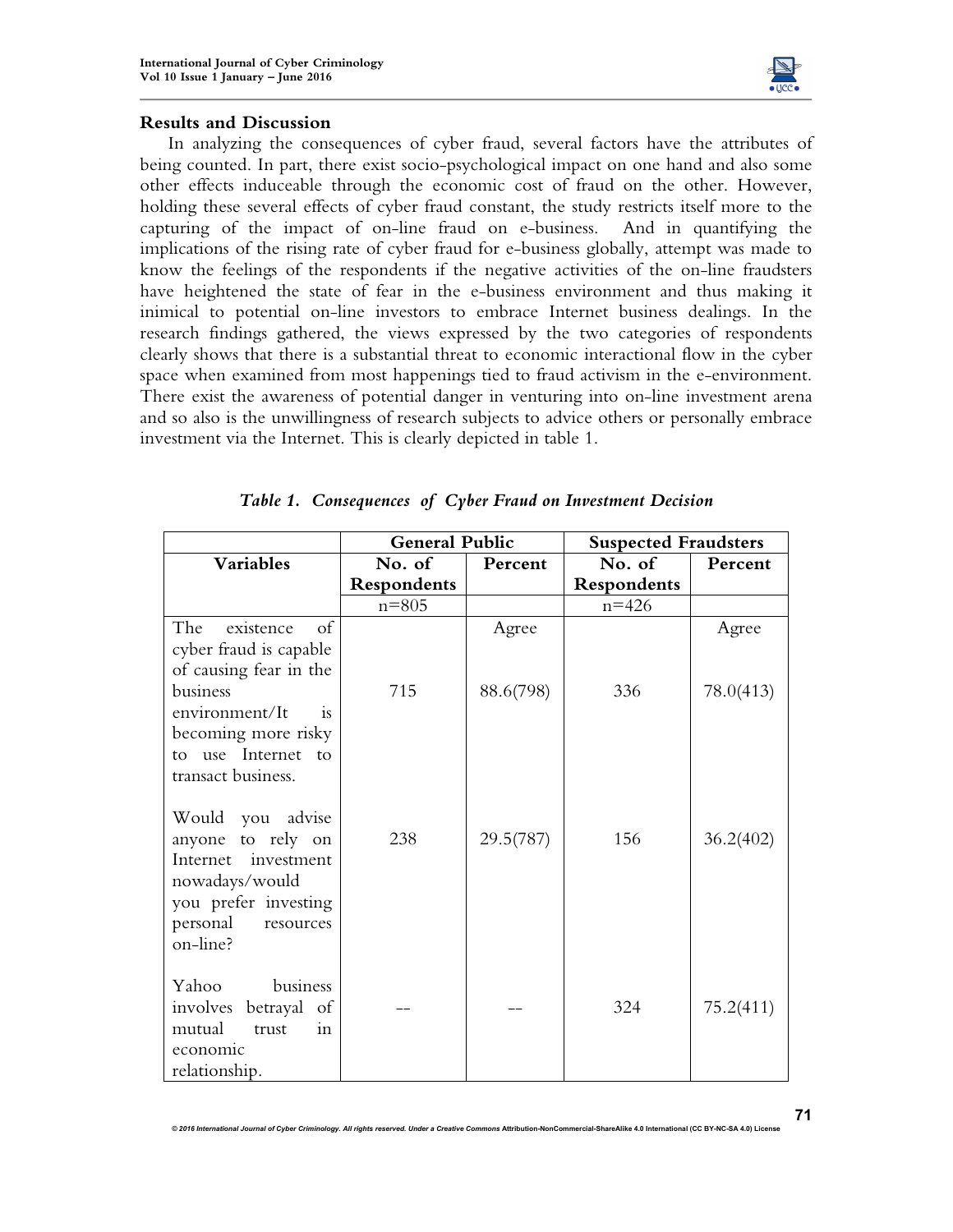Analyzing the data of the table 1, 88.6 percent of the respondents in the general public completely agreed that the current dimension of cyber fraud is capable of causing fear to would-be investors who may want to rely on the cyber space for business interaction while78.0 percent of suspected perpetrators of cyber fraud jointly agreed on the pervasiveness of risk in cyber business globally. The diminishing trust on the capability of the cyber space in fostering safe and secured business transactions were further punctuated when evaluated from the responses given to the question on whether respondents will be willing to encourage others to embrace on-line investment or personally invest via the online medium.

Research result shows that an insignificant number of respondents in the general public making-up 29.5 percent signified their willingness to impress it on others to adopt the innovations inherent in the modern virtual or e-business environment while the estimated few constituting 36.2 percent in the suspected category confirmed their willingness to invest private resources on-line. The agreement on the prevalence of risk in cyber business and the observe posture against supporting investment on-line clearly indicated the threat that on-line fraud pose to e-business. This vividly shows that the activities of the fraudsters are causing substantial disenchantment to the embracement of e-business globally. There exist a rising risk and increment in the threats consistently posed by cyber thieves. Approaching the measurement of risks from another point of view, attempt at interrogating the awareness of the culpability and testing the moral acumen of youths commonly found in the arena of cyber fraud was engaged Respondents were asked whether cyber fraud activity constitutes an element of betrayal in business relationship. In their responses as indicated in table 1, 75.2 percent of suspected fraudsters agreed to the notion that their engagement in fraud related activities on-line represent an outright betrayal of trust in international business. Further information supporting this position also came from the qualitative research inputs. This gave a clearer picture to why online risk persisted with its attendant consequences linked to cyber fraud in on-line business.

Findings during the In-depth interviews revealed a kind of unperturbed posture from those benefiting from fraud proceeds although they themselves agreed in principle to the notion that one should not rely on on-line investment today. The two principal respondents in this regard have this to say:

Respondent C. It is quite true that yahoo activity is discouraging on-line transaction and simultaneously reducing the benefits nations of the world might have derived from e-business. However, one thing is needful, and this is the reduction of poverty and corruption in Nigeria. You can't continue to look at people making it either genuinely or otherwise and you will fold your hands. If you can't steal from government and you can't get a better job, you must get your own from somewhere. Moreover those defrauded are not known and in most cases not Nigerian people. They cannot even feel it because they are adequately insured. (Knowing that such money comes always from Europe) The money therefore is no one's money and the pain often caused is directed at institutions in most cases rather than individuals.

Respondent F. I won't believe it is discouraging e-transaction. If it does, why can't they stop it? The proceeds going to fraud is just minute and cannot be said to pose any substantial risk to international business. Do you know the flow of e-

*© 2016 International Journal of Cyber Criminology. All rights reserved. Under a Creative Commons* **Attribution-NonCommercial-ShareAlike 4.0 International (CC BY-NC-SA 4.0) License**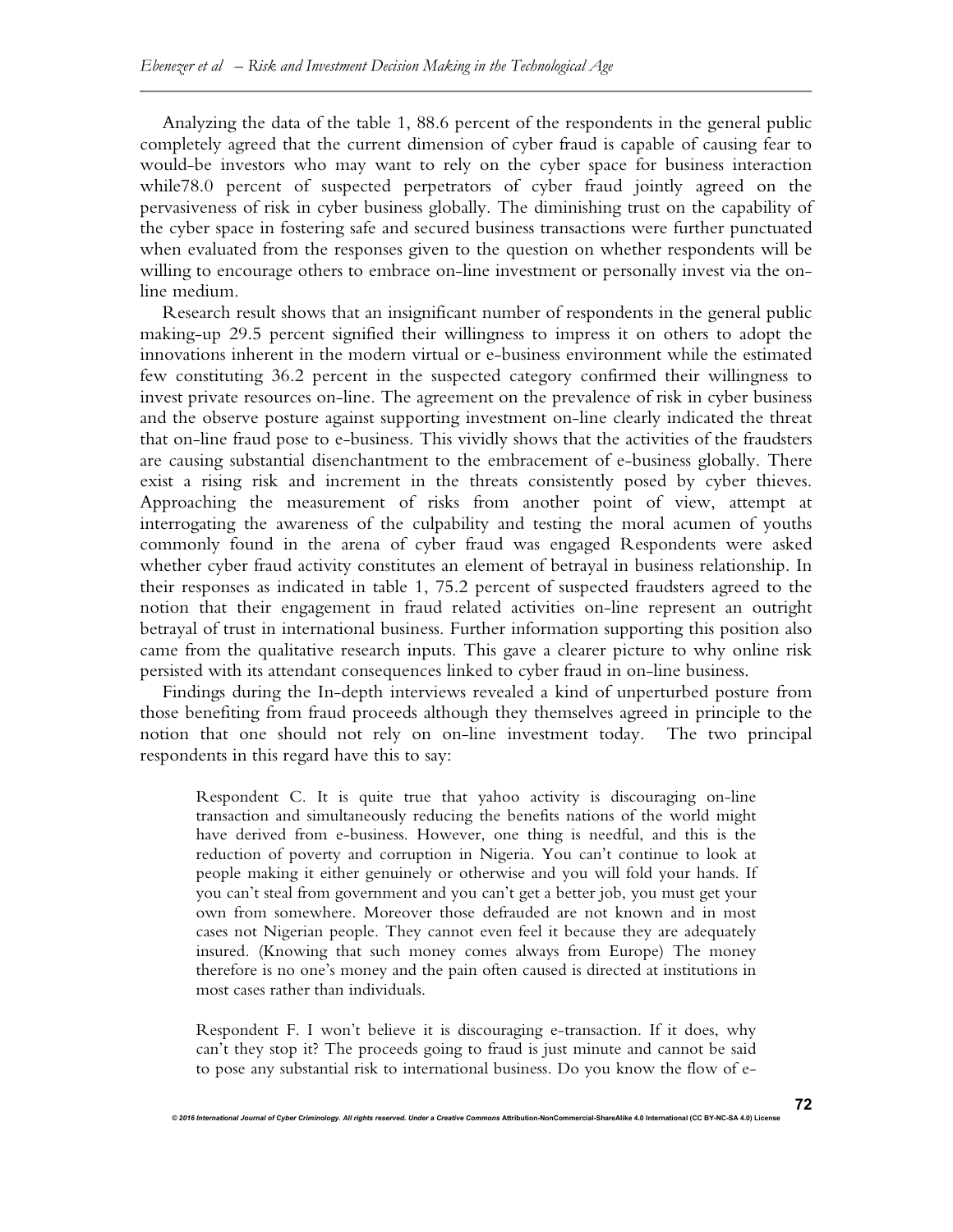

cash on International scale per day? How much of such cash has been intercepted by Nigerian youths as you claimed that we are responsible for fraud? Please take your rest, you are yet to see fraud in its real sense. It is just at its cradle. Apart from cash flow, what about different orders flowing through the cyber space? How many of such items ended up in Nigeria? Ours in Nigeria is just nothing when compared to what is going on in Europe and other Western Countries.

Analyzing the two responses above, it may be pretty untrue that the youths giving to fraud via their use of the Internet do not know its consequences for international business. By their educational background (both are holders of first and second degrees respectively), effects of fraud is never hidden to this set of respondents, for instance, they are a breasted of developments in the field of on-line fraud even at a global scale. Experiences have shown in Nigeria that once arrested by law enforcement agencies of the state and accosted with the evidence for their evil deeds, Fraudsters often put up a form of defence in support of such nefarious activities. They end up rationalizing their misdemeanours. They are very apt at locating the causes of their evil deeds in either omissions traceable to the state or any other predicaments they might have suffered in time past and as such the justification of volunteering themselves as threats to business expansion. Also in their responses, it is noted that the Western countries are reputed for high mass of on-line fraud and thus depicting an attempt to locally counter the near global perception often expressed by news commentators across the globe on one hand and that which prompted this research on the other hand that Nigeria is the centre of online fraud.

On-line fraud in the view expressed rated fraud activism in Nigeria as non-substantial and incomparable to what is obtainable elsewhere in the world. Credence was further given to this position by one of EFCC staff engaged in an In-depth interview in Abuja. The EFCC representative has this to say:

EFCC Rep (Abuja): We are yet to register cyber fraud in the true sense of it in Nigeria. Majority of what we called cyber fraud here is just a minute of what they are harvesting in the Western world. In relation to volume, sophistication and resources involved, Nigeria's contribution is relatively nothing.

When one evaluates the position of the EFCC representative, it should be realized that cyber fraud is still at its infantile stage in Nigeria. Nevertheless, the pursuit and consequences of fraud related activities cannot be glossed over even though fraud ramification may be insignificant if compared to the volume of cases of cyber infringements prevalent in the advanced world. One should not underplay its consequences for transactionary relationships on the platform of e-business. Any omission in this wise would spell a dire consequences for the economic development of any nation and equally further impoverish the citizenry in most Third World Countries as Nigeria.

 There is also no doubt that the risk currently in vogue globally threatens socioeconomic development of nations particularly those classified as Third World nations who are seriously in need of foreign investment. Apart from the existence of myriad of factors that are debilitative to investment, concerted efforts are required to address or tame the potential risks prevalent in the on-line environment. Inferentially, if business risk trend in the e-environment remained unchecked, it is capable of lowering the flow of investible foreign capital and it is also capable of drastically reducing the standards of living of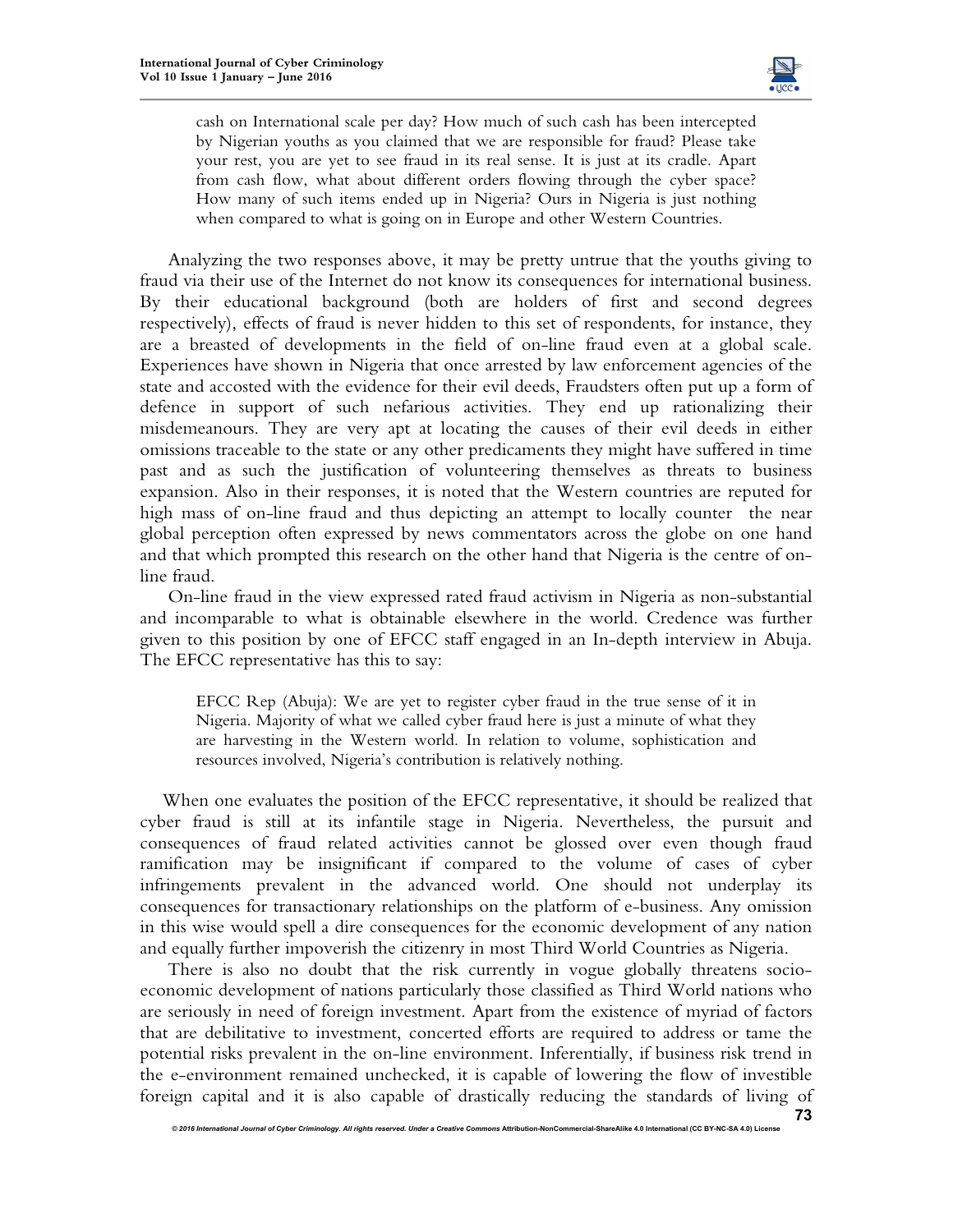citizens in the countries concerned. When one considers this position, one may be tempted to pose the question why? Answer to this is not farfetched, it is because the world is sporadically moving towards the late stage of transition into 'electronic relationship' and any impediment in this direction, portends a bleak future for any affected nation who may not catch up with the tide of its movement. This in our view represents the real cost of on-line fraud especially within the context of setbacks imposable on the flow of e-business to nations in dire need of economic boost and industrial capital.

Apart from the real cost of fraud to nations, there is a Victimology of on-line fraud. In a way, one should rarely know that victims of on-line fraud also suffer dire consequences. This mostly affects the beneficiaries of e-business outputs. Once defrauded, victimization becomes impactful in the following areas; loss of productivity often occasioned by reason of the expenditure of time needed to assist the law enforcement agencies in booking the offence and the offenders, traumatic experiences emanating from the loss of sensibility or fathoming out what has happened and this further leading to health fatalism and concomitantly, socio-psychological complications capable of lowering the confidence level of victims and putting them in persistent state of fear. Exploring further and on a final note, institutions are not exempted in the web of on-line fraud victimization. In a way, they are the most affected in term of cost and factors affecting the continuity of operation of organizations or survival hence the need to promote business friendly decisions in the cloud of uncertainties.

In view of the enormity risk in the cyber environment, a cross tabulation of cyber induced risk and on-line investment attitude was done. A single hypothesis was tested and it is stated in this form "there is a significant relationship between risk associated with cyber fraud and attitude to online investment." This hypothesis was borne out of the need to quantify the effect of cyber fraud on investor's attitude towards on-line investment. The determinant of the level of significance was done by looking at the chi value and the strength of association was equally considered through the estimate given by the phi value.

| <b>On-line Investment</b> |                       | Trying to get  | Total            |
|---------------------------|-----------------------|----------------|------------------|
| Decision                  | money/property online |                |                  |
|                           | Yes                   | N <sub>o</sub> |                  |
| Agree                     | 101 (66.0%)           | 52 (34.0%)     | 153 (100%)       |
| Disagree                  | 224 (91.8%)           | 20 (8.2%)      | 244 (100%)       |
| Total                     | 325 (81.9%)           | 72 (18.1%)     | 397 (100%)       |
| <b>Chi-Square Tests</b>   | Pearson               |                | Likelihood Ratio |
|                           | Chi-Square            |                | $= 41.417$       |
|                           | $= 42.127$            |                |                  |
|                           |                       |                |                  |
| <b>Symmetric Measures</b> |                       | Value          | Approx. Sig.     |
|                           | Phi                   | $-.326$        | 000              |
|                           | Cramer's V            | .326           | .000             |

*Table 2. Chi-square test illustrating relationship between Cyber Fraud Risk and On-line Investment Decision*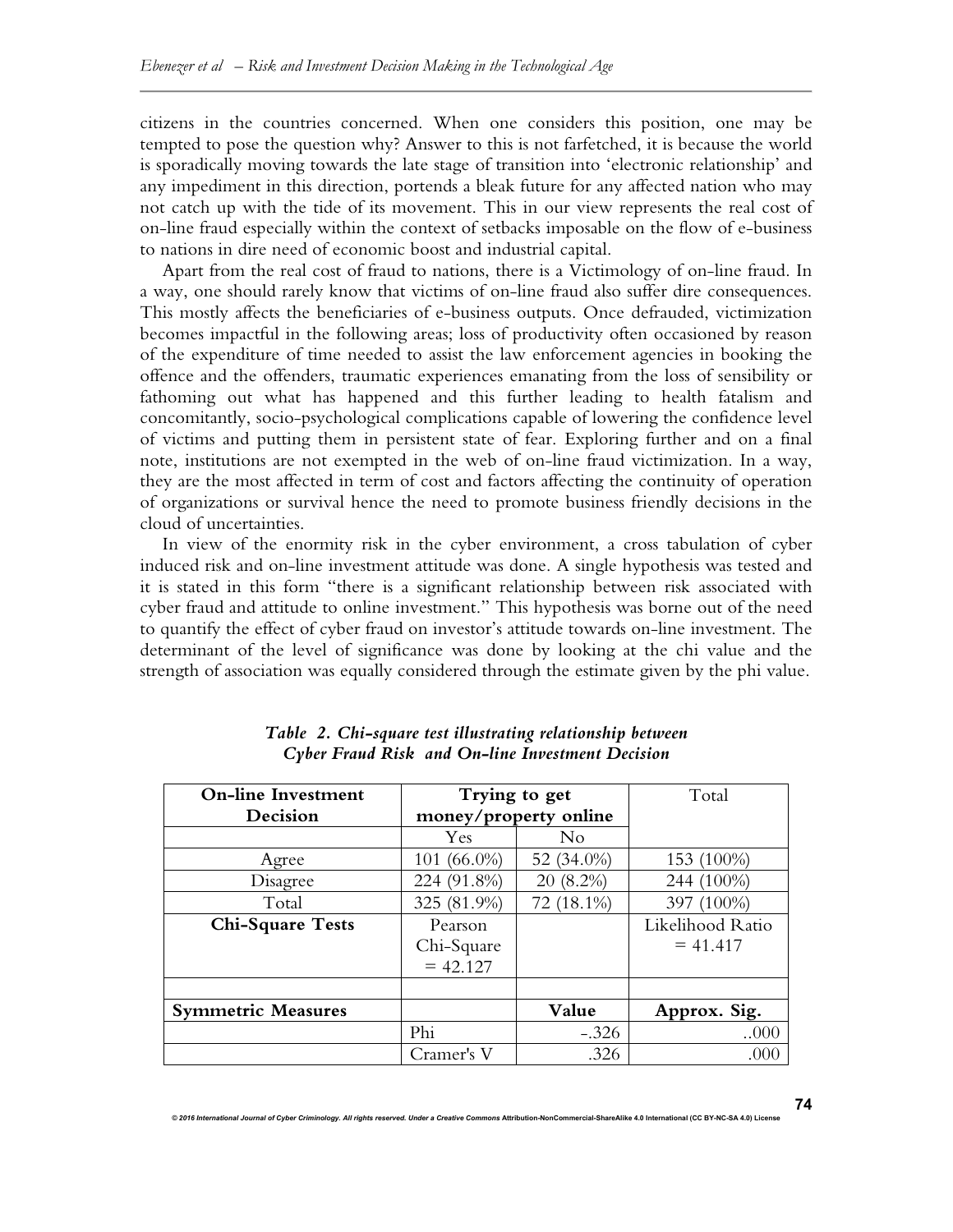

The cross tabulation (Table 2) shows that in the relationship between risk associated with cyber fraud and attitude to invest on-line, 397 respondents presented their views on both issues while 66.0 percent of participants in cyber fraud concurred that a relationship exist between visible or quantifiable risk endemic in cyber fraud environment and the attitudinal disposition to investment, 34.4% of non participants agreed. In essence, the decision to invest on-line is mitigated by the climate of risk in the e-business environment. The Chi-Square value indicated 42.127 at p-value of 0.000 indicating a statistical significant relationship between the two variables compared. This result supports what is known in risk-investment research. Several researches have shown that the perception and quality of risk determines or influences the nature of response (Rein, 1992, p. 65; Furedi, 2002, Furedi, 2006). The phi correlation coefficient was also adopted to test the strength of the relationship between risk in on-line environment and attitude towards investment. The result at a value of -0.326 showed that there is a significant relationship between the two variables. There is a strong relationship observed. The finding further accentuates the ever increasing risk dominating the E-business environment and it is quite in line with most reported findings in cyber risk research. This result that is statistically generated is supported by literature which states that the higher the dosage of risks prevalent in an investible environment the higher the apathetic reaction to the committal of capital to investment. It is established that there is synergy between the availability of risk and the volume of investment generatable in any nation. It is therefore non-surprising that the depth of on-line propelled investment is at its low ebb in the area of study.

Apart from the fact that there are pockets of suspected on-line fraudsters consistently experimenting with diverse virtual crimes, there is also dirt of businesses solely relying on modern e-business technologies for their operations. The public image hitherto created about the business environment of Nigeria at the media arena probably reinforced this current predicament of Nigeria in expanding its business frontiers. The literature assertion that loss is inimically to the overall business interest and that such mitigates business decisions draw substantial strength of support within the empirical community of current research. Overtly, businesses are on the down flow and ordering of commodities appears insufficient to sustain business survival apart from the existence of dwindling profitability across the industrial sector of the economy.

On the whole, business decisions in the modern times are hampered by the listed happenings in the business environment. Consequently, it should be established that there is a registrable synergy between the theoretical leanings of this study and the observational analyzes derived from the obtained data. Risk is ubiquitous in the modern on-line business environment (as identified by the categories of respondents used for the study) and correspondingly, investment decisions are driven by the nature, potency and the probabilities that are associated with the amelioration of risks. Once an investors or group of investors cannot predict with some level of exactness the nature and potency of risk, the mitigation of such risk becomes unbearable on a short run while in the long run, nations induced with risks experience acute economic excommunication with the eventuality of abysmal progress in the real GDP alongside the deterioration to the condition of living of the citizens. It is on this basis that nations of the world should strive to avoid this condition, cut the circuit of on-line fraud and create a more conducive environment for investment.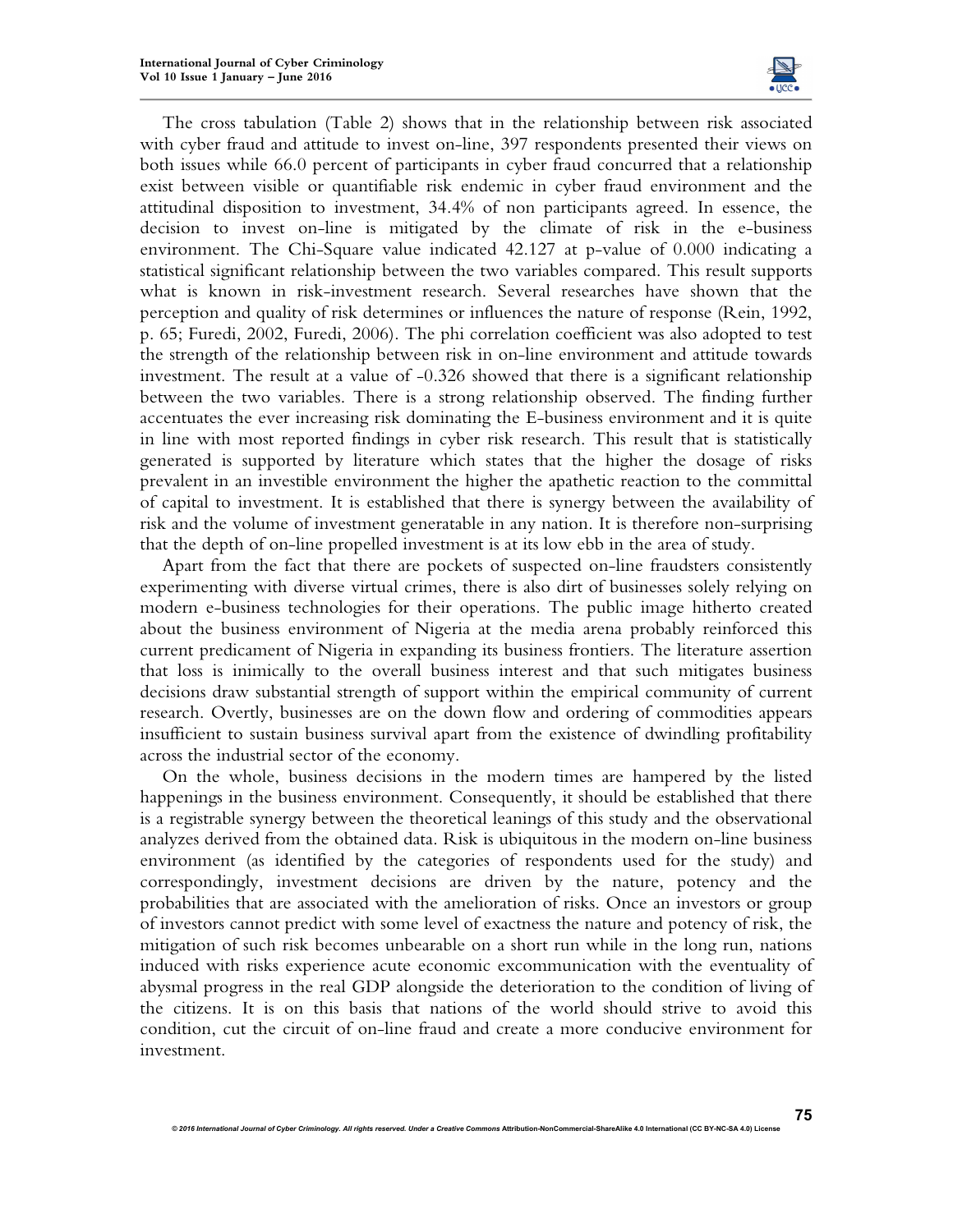#### **Conclusion**

The challenges relating to risks in e-business operations have been accentuated in the literature. The gamut of risks confronting businesses in the modern age is astronomically high and has the potential of promoting relatively multi-dimensional expression of scepticism among today investors. Current study establishes that investors are more likely to be disenchanted in their committal of resources into the business environment that is unpredictable and less promising. Worse still, research subjects that are suspected perpetrators of cyber fraud expressed their unwillingness to invest privately owned resources online and concomitantly, their counterpart in the general public of the research area equally asserted their non-readiness to encourage anyone to invest their resources online as a result of risks associated with online business. They both submitted that there are myriad of risks attendant of the e-business environment both now and in the foreseeable future. The consequences of fraud activism therefore cannot be underestimated just as several numbers of people and nations may be affected by the current trends. There is the possibility of shrinking the required economic growth or expansion in the global environment and this is a factor of development emanating from the fraudulent behaviours of youths across major cultures. The long run implication of cyber fraud on businesses can be quite devastating most especially for nations struggling to survive economically. In the case of Nigeria, the challenges confronting economic growth are multi-faceted.

It may be recalled that several democratic administrations in Nigeria have embarked on trips to foreign countries to woo investors into Nigeria in order to boost economic growth; it is however saddening that several factors are consistently inhibiting the influx of such needed support. Most macro and micro indices of measuring economic growth have clearly shown that Nigeria is not making commendable progress. Apart from the induceable risks that are often projected by online fraud, the infrastructural base of Nigeria is relatively less business friendly. The challenges linkable to the power sector of the national economic create room for vulnerabilities and in most cases culminating into reduced profitability of business. NESG (2015) reliably informed that 41% of businesses generate their own electricity in Nigeria despite the concerted effort of governments at improving the situation. It should be simply noted that any nation desiring a meaningful socio-economic development must at least address her power base and this is grossly lacking in Nigeria due to inconsistency in policies regarding power sector reforms.

Official corruption has also been the bane of development and thus promoting the decline in sectoral growth. Massive unemployment of youths has been unabatedly reported by the national Bureau of Statistics (NBS). In the first quarter of 2015 the unemployment rate was puts at 7.5% and mostly affected are the youths (Emerio, 2015). Youth unemployment therefore substantially represents an induceable factor that should require stakeholder's urgent attention in order to arrest the tide of risks associative of business investment in Nigeria. Concerted efforts toward the improvement of these few identified areas will sporadically accelerate the pace of economic growth that is not exclusive to the researched area but will also assist other nations of the world that are transitional in their economic structure and requiring external intervention for growth and development.

In thinking about future research effort, it is important to note that current study only captured a section of the probable factors that may account for non-committal of resources into business due to online fraud. Further attention should be paid to the views of the

*© 2016 International Journal of Cyber Criminology. All rights reserved. Under a Creative Commons* **Attribution-NonCommercial-ShareAlike 4.0 International (CC BY-NC-SA 4.0) License**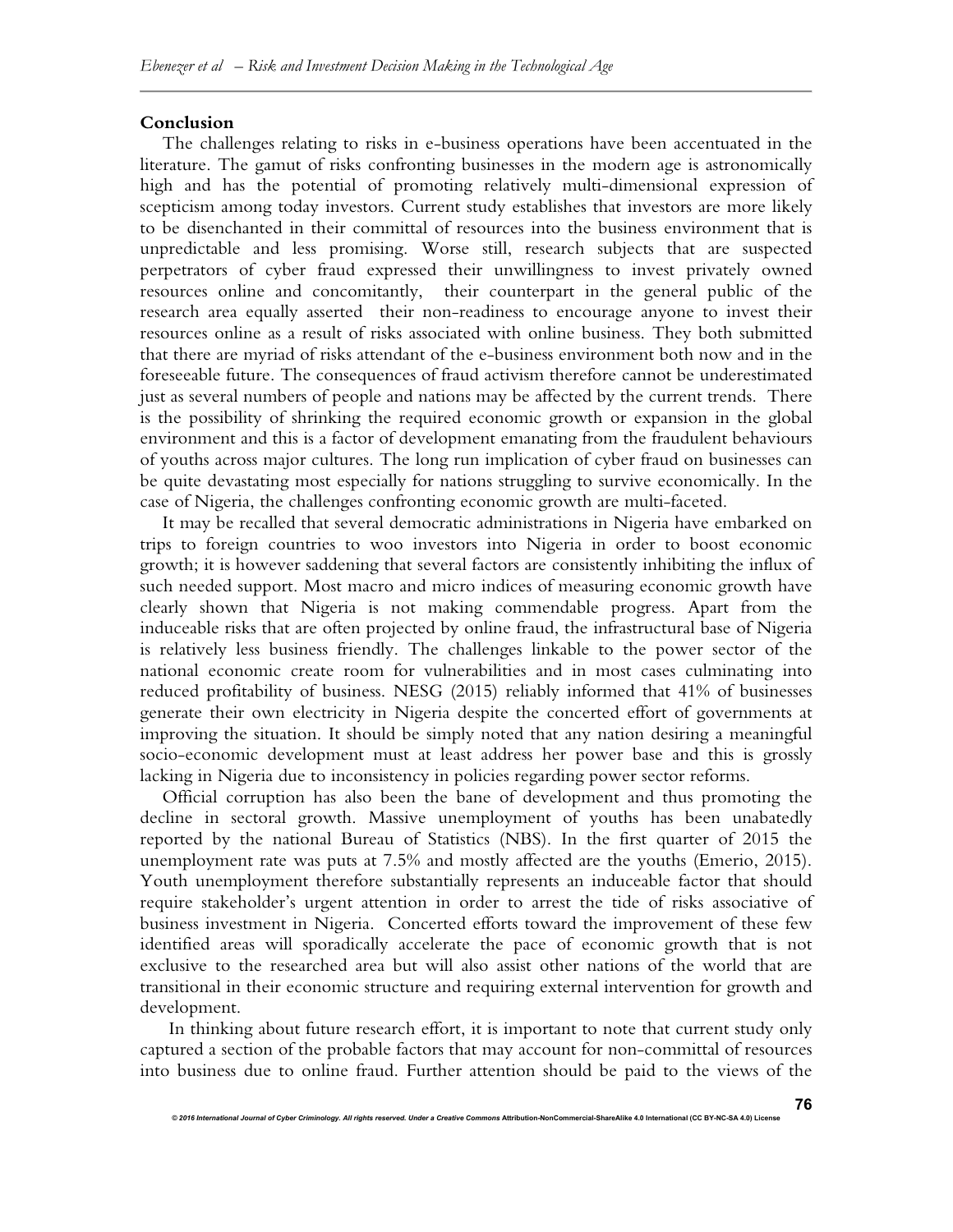

investors on the vulnerability inherent in the e-business arena and subsequently the factors which may either spur or discourage them from adopting online investment option in the global economic arena. Future studies may also be interested in the gendered dimension to taking investment decisions in the atmosphere of risk.

## **References**

- Afuah, A., & Tucci, C. L. (2003). *Internet: business model and strategies*. Second Edition. New York: McGraw-Hill Companies, Inc.
- Applegate, L. M., Austin, R. D., & Mcfarlan, F. W. (2003). *Corporate information strategy and management*. sixth edition. New York; McGraw-Hill Companies, Inc.
- Aregbesola, B. (2015) Unemployment and Nigerian youth. *The Nigerian Tribune*, September, 8.
- Babrow, A. S., Kasch, C. R., & Ford, L. A. (1998). The many meaning of uncertainty in illness toward a systemic accounting. *Health Communication*, 10, 1-23.
- Beck, U. (1992). *Risk society: Towards a new modernity*, London: Sage.
- Beck, U., & Beck-Gernsheim, E. (1995). *Individualization: institutional individualization and its social and political consequences*. London: Sage.
- Berger, C. R., & Bradac, J. J. (1982). *Language and social knowledge: Uncertainty in interpersonal relations*. London: Edward Arnold.
- Bryden, J., (1995). *Managing risk: How to work successfully with risk*. Avebury.
- Dransfield, R., (2014). *Business economics*. New York: Routledge.
- Elliot, G., (2004). *Global business information technology: An integrated systems approach*. England: Pearson Educational Limited.
- Emejo, J. (2015). NBS: Unemployment climbs to 7.5% in first quarter. *THISDAY*, 08 June.
- Ekberg, M. (2007). The parameter of risk society: A review and exploration. *Current Sociology*, 55(3), May 2007.
- Farjoun, M. (2008). Strategy making, novelty and analogical reasoning commentary to Gavetti, Levinthal and Rivkin (2005), *Strategic Management Journal*, 29, 1001-1016.
- Ford, L. A., Bradac, C. R., & Stohl, C. (1996). Social support messages and the management of uncertainty in the experience of breast cancer: An application of problematic integration theory. *Communication, Monograph*, *63*, 189-207.
- Fung, E. S., Ching, W., & Siu, T. (2010). A mixture price trend model for long-term risk management. In Jue Wang & Shouyang Wang (eds.), *Business intelligence in economic forecasting: technologies and techniques*. USA.: IGI Global.
- Furedi, F. (2002). *The culture of fear*. London: Continuum.
- Furedi, F. (2006). *Culture of fear revisited: risk-taking and the morality of low expectation*, London: Continuum.
- Gibbert, M., (2010).*Strategy making in a crisis: From analysis to imagination*. UK: Edward Elgar Publishing Limited.
- Giddens, A. (1994). Living in post traditional society. In U. Beck, A. Giddens & S. Lash (eds.), *Reflexive modernization: politics, tradition and aesthetics in the Modern social order*. Cambridge: Polity Press.
- Hiskes, R. (1998). *Democracy, risk and community: Technological hazards and the evolution of liberalism*. Oxford: Oxford University Press.
- Hoegl, M.., Gibbert, M., & Marzusky, D. (2008). Financial constraints in the innovation projects: When is less more? *Research Policy*, *37*, 1382-1391.